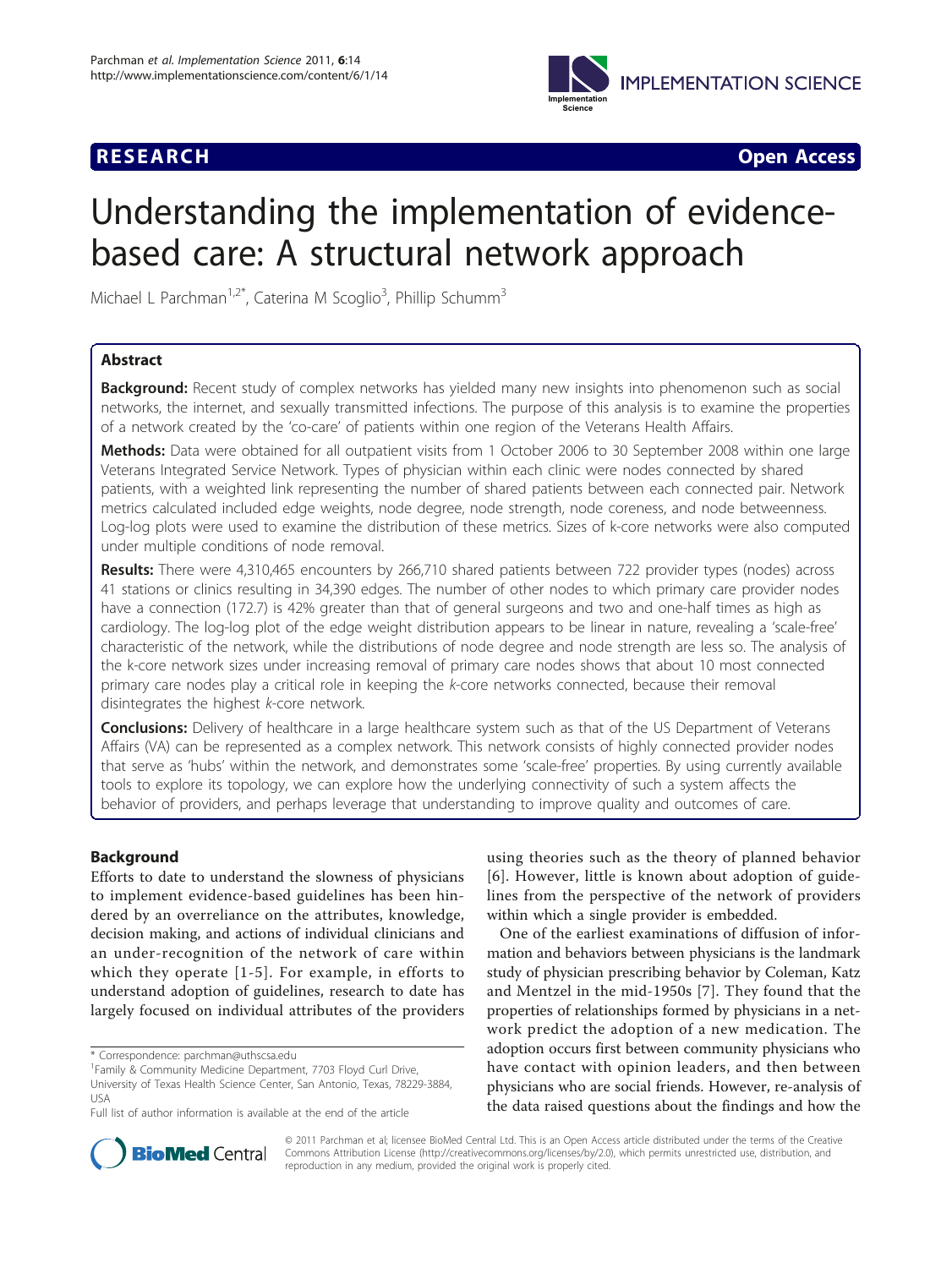opinions and behaviors of other physicians affect those with whom they interact [\[8\]](#page-9-0).

Physicians may also influence each other as they observe and compare the care provided to their patients by other physicians, even if they have no direct communication with the other physician. As noted by Mittman and colleagues, healthcare professionals work within peer groups who share common values, assumptions, and beliefs, and individual behavior can be strongly influenced by these factors [[3\]](#page-9-0). Patients often return to their physician after contact with another physician with a new diagnostic workup, or taking a new medication the primary physician may not be familiar or comfortable with. For example, Keating and colleagues documented that physicians obtain information from other physicians who they consider to have more expertise in the knowledge area [[9](#page-9-0)].

The 'sharing of care' between two physicians creates a link or a connection. Physicians who share the care of many patients have stronger linkages than with physicians whom they share the care of few patients. Physicians are also connected with many other physicians through these linkages, all of which when taken into consideration form a 'network of healthcare delivery.' What is not well understood is if this pattern of shared care influences the awareness, acceptance, and adoption of new information by physicians across an integrated network. To examine this issue, it is necessary to establish the feasibility of constructing such a network and examine its properties before testing hypotheses about how these network metrics or properties might influence provider behavior and healthcare outcomes.

Over the past 15 years, there has been an explosion of interest in the study of complex networks [[10](#page-9-0)]. Network science has advanced our understanding of complex systems from the internet and worldwide web, social systems, and organizations [[11\]](#page-9-0), all the way down to the protein communication channels within cells [[12\]](#page-9-0). Most network research is an outgrowth of graph theory, a field within discrete mathematics [\[13](#page-9-0),[14\]](#page-9-0). A defined set of entities, designated as 'nodes,' are represented as vertices on the graph. Relationships between the nodes are represented as links or 'edges' (Figure 1). This representational framework, although on its surface quite basic, can be remarkably complex. For example, edges can be non-directional, unidirectional, or bidirectional. Edges can have weights which represent some strength of the relationship between two nodes. By calculating how many edges connect a node to the network, the strength of the connection of a node to the network can be determined. In the network created in this paper, the strengths of the edges are calculated as the number of patients two physicians have in common. Although node degree and edge weight can tell us about how well a node is connected to the network, nodes can have relative positions within the network represented by measures of centrality. For example, the 'k-coreness' of a node is defined as the presence of the node in a subnetwork obtained by stepwise removal of nodes that are less well connected to the network as measured by their node degree for unweighted networks or strength for weighted ones. The k-core sub-networks are comprised of nodes with a remaining node degree or strength of  $k$ Weighted: Different link colors represent different link weights Un-Weighted Figure 1 Undirected network diagrams.

or higher.

These network metrics or properties also reflect the rules governing network formation. The first well-studied network models, namely Erdos-Renyi and Gilbert random graphs, assumed that the connections between nodes in a network were generated randomly, with a given probability. More recent work has established new network models that are formed by 'preferential attachment' of new nodes [[15\]](#page-9-0). Preferential attachment describes a phenomenon where the probability that a node is connected to another node is proportional to the other node's degree, strength, or other measure of connectivity, or more generally the node's wealth. This follows the 'rich get richer' cliché. One result of a network whose formation is governed by preferential attachment is that the distribution of network metrics or properties follows a power-law. Interestingly, it has been shown that many real world complex networks are well represented by preferential attachment models [[15\]](#page-9-0).

There have been some attempts to examine the delivery of healthcare from a network perspective [\[9](#page-9-0),[16,17](#page-9-0)]. Iwashyna and colleagues describe a critical care network comprised of hospitals [[17](#page-9-0)]. Others have described a relational approach to competition between hospitals [[16\]](#page-9-0), and a social network of physicians within one academic health center based on who they say they go to

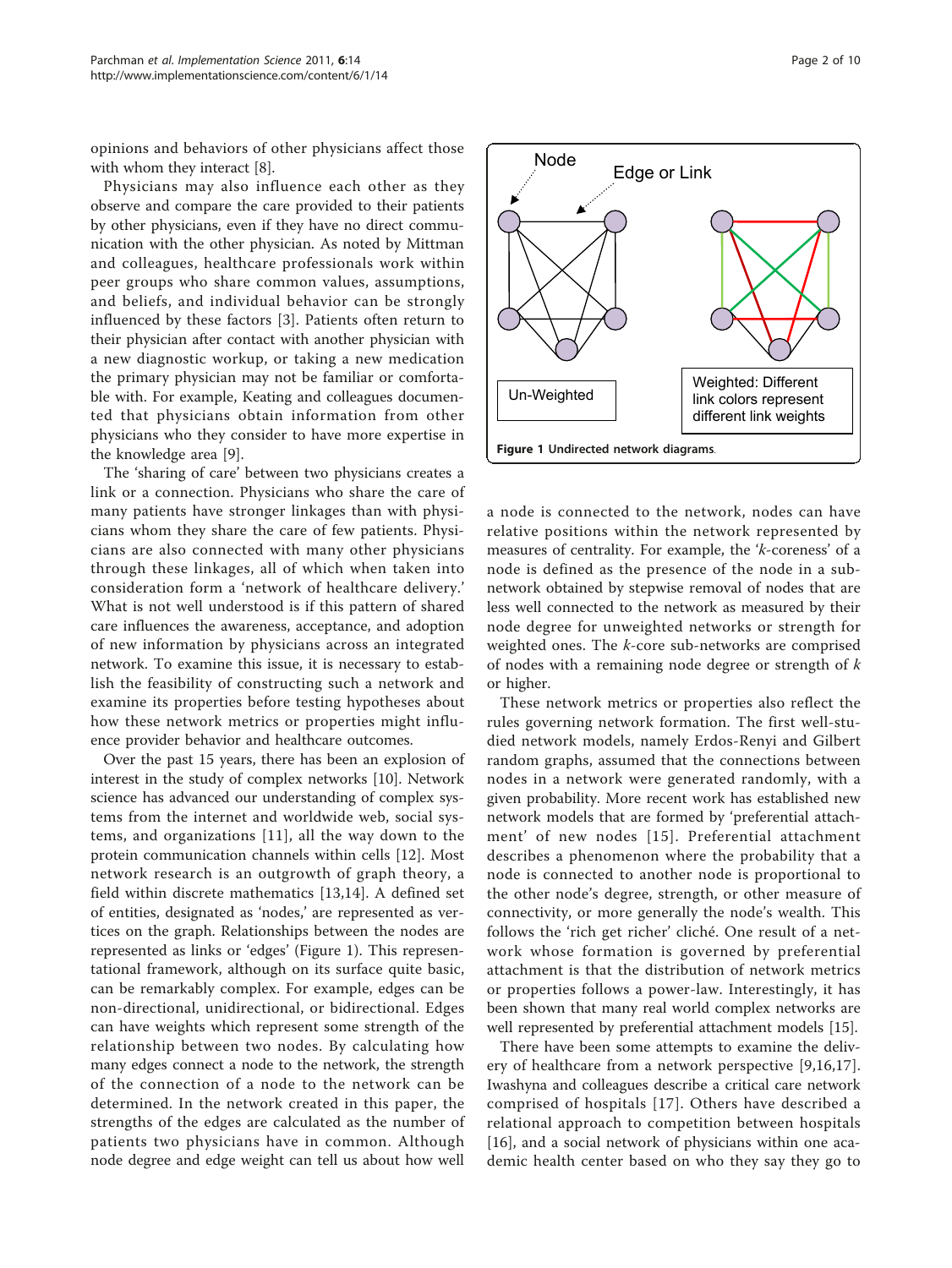for advice about women's health issues [\[9\]](#page-9-0). However, creating a network comprised of clinicians who are connected to each other by the shared care of a patient has, to our knowledge, not been used to study the complex network of healthcare delivery. The purpose of this analysis is to examine the properties of a complex network formed by the delivery of outpatient care within one regional Veterans Healthcare System, a 'Veterans Health Administration Veterans Integrated Service Network' (VISN) and explore the implications of these properties for implementation of new evidence into medical practice.

### Sources of data

The Department of Veterans Affairs (VA) is the largest integrated healthcare delivery system in the US. Because it has an integrated electronic health system used by all clinicians, it is an ideal setting to examine the network properties of outpatient healthcare delivery. The VA divides its national delivery system into regional systems called VISNs. Each VISN has two or more VA medical centers with outlying outpatient clinics. Within each clinic, physicians may refer to each other or to physicians at another clinic or VA medical center within the VISN. The VA system has a clear hierarchical structure, which will be reflected in the network's structure.

For purposes of this study, we obtained VA administrative data on all outpatient encounters from one VISN with three VA medical centers over a 36-month time period: 1 October 2006 to 30 September 2008. This data set provides 'station' or clinic location of service, 'provider type' within each station, and a patient identifier and date of service along with the diagnoses for each service delivered. For data security purposes, identifiers of the clinic and individual patients were scrambled so they were de-identified. Date of service for each patient was randomly offset to prevent identification as well. In addition, the VA would not allow identification of individual healthcare providers, only the type of provider within each clinic or 'station' in this VISN. Therefore, one node in the network may represent one cardiologist or many cardiologists within the same clinic location.

# Network construction

The network was constructed based on the following rules: Each node is a physician type within a clinic location; an edge between two nodes represents one or more patients who have visited both clinician types and is weighted by the number of shared patients. There are many possible networks that could be constructed using the available data. Because the objective of this analysis is to investigate the spread of information, this 'co-care' network was selected based on the work previously mentioned demonstrating that physicians within a healthcare setting share information with each other about patient care and influence each other's opinions [[3](#page-9-0),[9\]](#page-9-0). The relationships among provider nodes can be estimated by the sharing of patients.

## Network measurements

This section summarizes the different mathematical approaches to measure the topological characteristics of the network of the VA outpatient care. Many diverse metrics have been proposed in the literature by authors from multiple disciplines such as discrete mathematics, statistical physics, and networking to assess a priori strengths and weaknesses of networks [\[13,14](#page-9-0)]. However, the specificity of information provided by each metric is not clear, because the information is partial and interdependent. For the question of diffusion, one might examine degree centrality, betweenness centrality, or a key actor formulation in an effort to understand how information and changes in provider behavior are influenced by the network in which they are embedded [[18,19\]](#page-9-0). In the following, we describe four network metrics selected for the purposes of this analysis.

# Node degree

The degree  $d_{\nu}$  of a given node  $\nu$  is defined as the number of links connected to it. The degree also is equal to the number of nodes that are at distance one from  $\nu$ , also called neighbors of v. Computing  $d_v$  for each v, we can deduce the node degree distribution. Typical node degree distributions for large real world networks show a heavy tail. This means that there are a few, but not zero, nodes with very high node degrees. These nodes are frequently called hubs, and play a critical role in the network.

# Node strength and edge weights

Edges themselves can also have weights, which are considered to be the strength of the link between nodes. So each link between a pair of physicians can be thought of as having a weight determined by the number of unique patients shared between these two physicians over a given period of time, and this value can be determined for each edge, or across a set of edges within a subnetwork. Using edge weights, the concept of node degree is extended to define the strength of the node as the total weights of the links connected to it. All metrics can be extended to the case of weighted networks, and a thorough definition and discussion of them can be found in Barrat et al. and Newman [\[13,14\]](#page-9-0).

### Node betweenness

Between every pair of nodes in a connected network, there exists a path on the network among all possible paths that has the shortest distance between the pair of nodes. For each node, the number of shortest paths that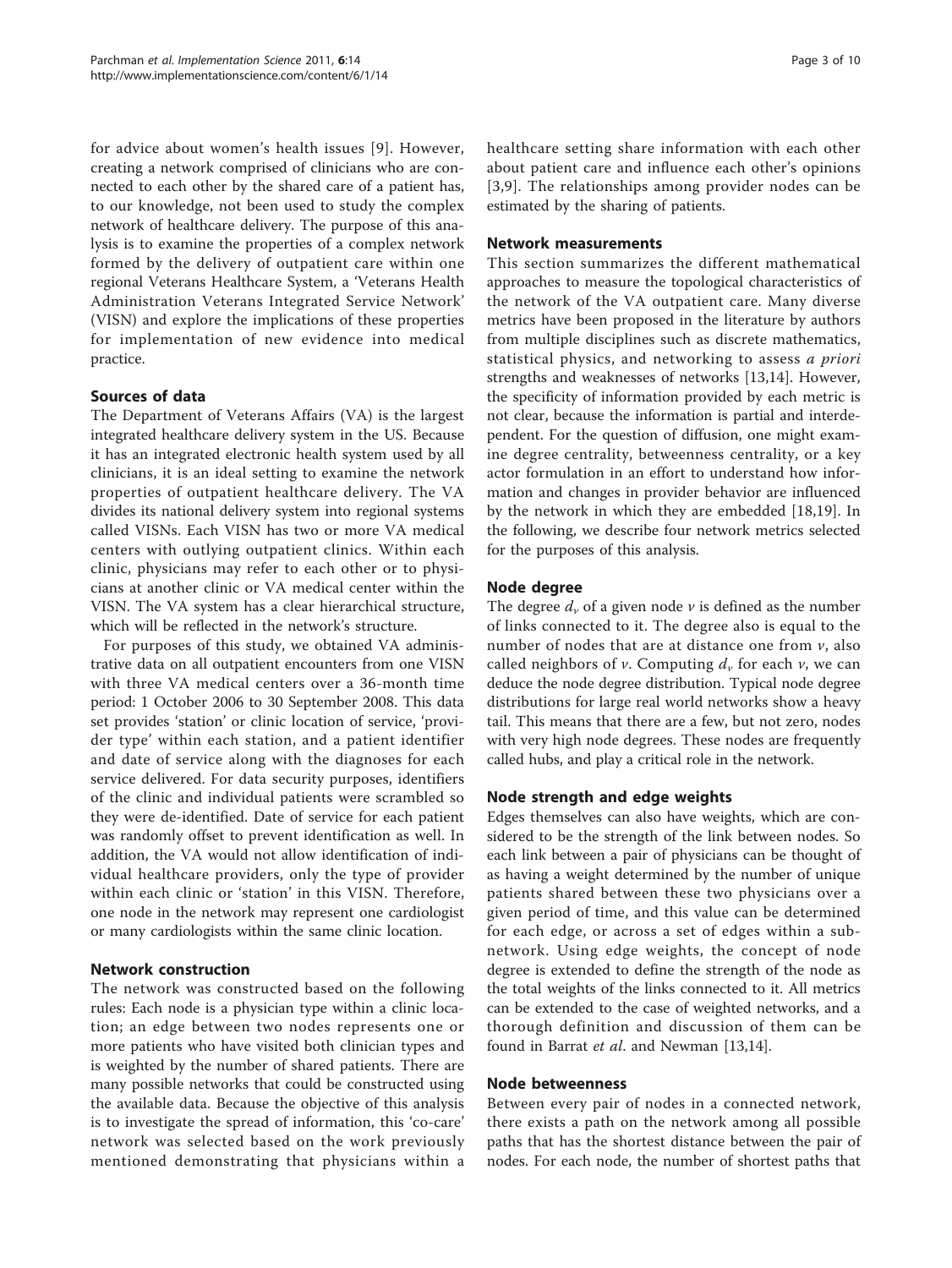transverse a node, normalized by the maximum possible number of shortest paths that could traverse the node, is known as node betweenness, and serves as a centrality measure [[13,14\]](#page-9-0). To compute distance-based paths in this network, the inverse of the edge weight is used to represent the 'distance' between one connected pair of nodes: a higher number of shared patients between two provider nodes corresponds to a shorter distance between them.

## Node 'coreness'

This definition of the coreness or centrality of a node within a larger network is based on the decomposition of the network in its k-core sub-networks. This decomposition is obtained by pruning iteratively the least connected nodes, thus detecting the nodes that progressively belong to the central core. The k-core sub-network of a network can be obtained by recursively removing all nodes of degree less than  $k$ , until all nodes in the remaining network have at least degree k. After the iterative removal of all nodes of degree less than  $k$ , the size of the remaining k-core sub-network is the number of nodes remaining, where  $k$  is referred to as the threshold of the  $k$ -core. A node is said to have coreness  $k$  if it belongs to the *k*-core but does not belong to the  $(k+1)$ -core [\[13,14](#page-9-0)].

### Analysis

The network was constructed by linking provider types within and between each station/clinic (nodes) together with links (edges) that are shared patients. The data set was limited to provider types that only represent clinicians (physicians, physician assistants, and nurse practitioners) and excluded encounters such as nurse phone calls or pharmacy medication pick-ups. Furthermore, we eliminated resident or fellows from the analysis because of their rapid turnover from one year to the next. The network metrics were calculated using C. Visualization of the resulting network was enabled through the KiNG software.<http://kinemage.biochem.duke.edu> The distribution of each of the network properties was plotted because the resulting plots inform us about both how the network was formed and the topology of the network itself [[13\]](#page-9-0).

### Results

The initial data set included all outpatient encounters, including phone calls, pharmacy pick-up, and nurse entries into the medical record. Using provider type codes we were able to limit the data set to encounters with physicians, physician assistants, and nurse practitioners. This reduced data set had 4,310,465 encounters by 266,710 shared patients between 722 provider nodes across 41 stations or clinics resulting in 34,390 edges. It is important to remember that a link between any two provider nodes can occur with one shared patient or many shared patients. Thus these links or 'edges' have weights that correspond to the strength of the connection between any two nodes which represent a provider type within a clinic/station.

The graphical description of the resulting network is shown in Figure [2](#page-4-0). This network is organized around the three VA medical centers within the VISN. Each 'node' in the figure represents a provider or clinician type within a clinic location, e.g., primary care, general surgery, or cardiology. The only edges or links displayed in Figure [2](#page-4-0) are those where more than 10 patients are shared between any two provider nodes within a station. As the colors of the edges move from greens to reds to violets, the edges represent higher numbers of shared patients between two nodes, and thus higher 'edge weights.' We grouped these provider node types by location such that each circle of nodes represents a clinic or station (See the inset enlarged clinic in Figure [2](#page-4-0)). These circles of nodes representing clinics or stations are then arranged into three larger circles of clinics by their association with the three VA medical center clinics, which are located in the centers of each of the three large circles. The orientation of the network in Figure [2](#page-4-0) displays a view of the organizational structure of the VISN.

Results of the calculation of network metrics are shown in Table [1](#page-5-0). These results suggest that primary care nodes are very well connected 'central' nodes in the network. In fact, some of them with very high node degrees function as 'hubs,' which are very highly connected nodes in the network. In fact, their node degree, the number of other nodes or provider types to which they have a connection by sharing a patient (172.7), is 42% greater than that of general surgeon nodes and two and one-half times as high as cardiology nodes. Similar magnitudes of difference are found with node strength and edge weight. Of the top 20 nodes as ranked by node strength, 10 were primary care, five were surgeon nodes and three were cardiology nodes and two were rehabilitation nodes. As mentioned in the methods, one might also examine betweeness centrality rather than degree centrality. We calculated both to compare results and found similar results with the primary care nodes having an average value three times greater than that of general surgeon nodes, who had the second highest average. Both degree centrality and betweenness centrality identify the primary care provider nodes as the most central set of nodes.

To further investigate the overall properties of these networks, we constructed log-log plots of the distribution of each of the above network metrics. (Figure [3](#page-6-0)) The log-log plot of the edge weight distribution appears to be consistent with a scale-free network, while the distributions of node degree and node strength are less so,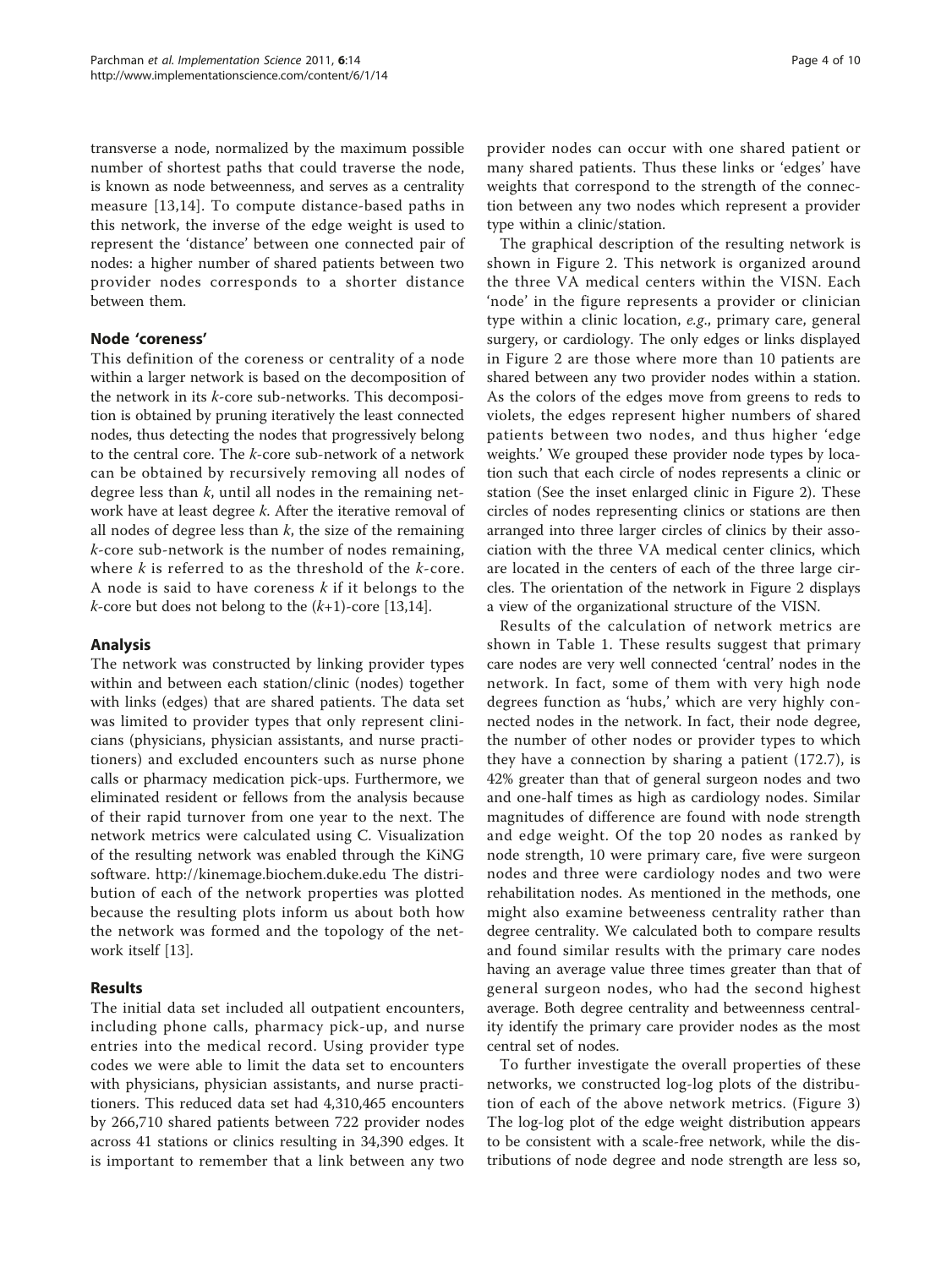<span id="page-4-0"></span>

and are similar to a 'heavy-tail, droop-head' distribution, characteristic of networks that are formed by a combination of preferential and random attachments. The implications of these distributions for how the network forms, and how information flows across the network are found in the discussion below.

Our analysis identified primary care type nodes hold important roles in connecting the network because of

their relatively higher average node degree, node strength, and node betweenness compared to other provider node types. We observed how the sizes of the network cores change as all of the 80 primary care nodes in the network are removed one at a time from the network by rank order starting with the primary care node with the highest strength (Figure [4a\)](#page-7-0). The top curve in Figure [4a](#page-7-0) corresponds to the original network with all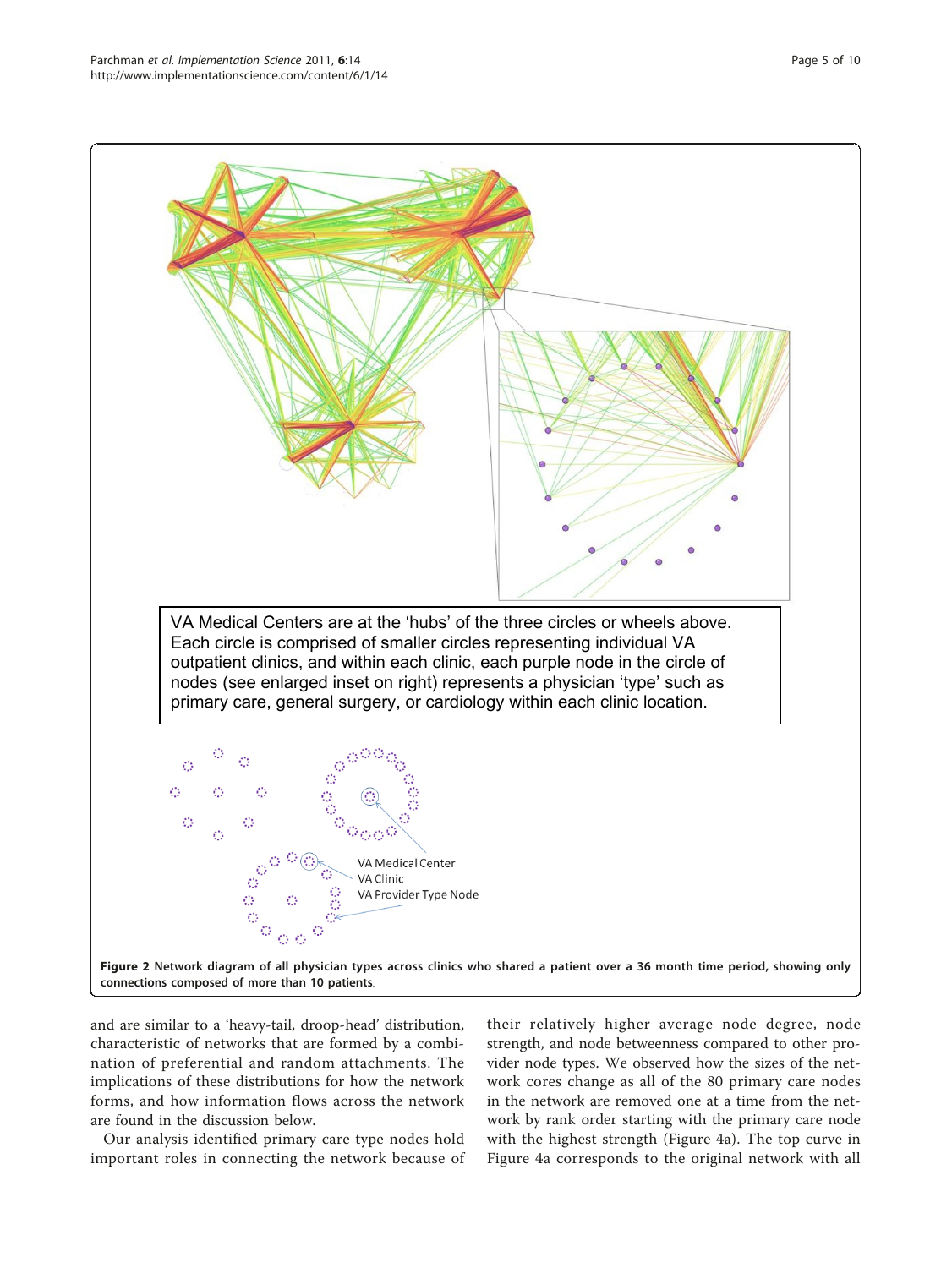<span id="page-5-0"></span>

|  | Table 1 Network metrics |  |
|--|-------------------------|--|
|--|-------------------------|--|

|                   | Mean (S.D)          | Median   | Range           |
|-------------------|---------------------|----------|-----------------|
| Node Degree       |                     |          |                 |
| All Providers     | 95.3 (93.3)         | 72.5     | 1 to 429        |
| Primary Care      | 172.7 (100.5)       | 163.5    | 1 to 429        |
| General Surgery   | 121.4 (114.0)       | 108      | $1$ to $400$    |
| Cardiology        | 66.9 (117.1)        | 14       | 1 to 353        |
| Pulmonary         | 75.6 (106.3)        | 12.5     | 1 to 318        |
| Node Strength     |                     |          |                 |
| All Providers     | 3,885.1 (9,345.9)   | 432      | 1 to 103,618    |
| Primary Care      | 11,121.4 (18,481.8) | 4,410.5  | 1 to 103,618    |
| General Surgery   | 6,560.1 (11,273.2)  | 1,175.5  | 1 to 59,696     |
| Cardiology        | 5,314.9 (13,090.8)  | 28       | 1 to 47,045     |
| Pulmonary         | 3,726.6 (8,559.4)   | 15       | 1 to 33,070     |
| Edge Weight       |                     |          |                 |
| All Edges         | 40.8 (199.6)        | 3        | 1 to 9,225      |
| All Providers Avg | 17.2 (27.8)         | 5.9      | 1 to 241.5      |
| Primary Care      | 40.9 (46.7)         | 26.5     | 1 to 241.5      |
| General Surgery   | 25.8 (33.8)         | 11.3     | 1 to 149.2      |
| Cardiology        | 17.9 (38.7)         | 1.8      | 1 to 133.3      |
| Pulmonary         | 15.1(28.1)          | 1.2      | 1 to 104.0      |
| Node Betweenness  |                     |          |                 |
| All Providers     | 0.005565 (0.042951) | 0        | $0$ to 0.658426 |
| Primary Care      | 0.033479 (0.106154) | 0.002952 | 0 to 0.658426   |
| General Surgery   | 0.011113 (0.061974) | $\Omega$ | 0 to 0.493710   |
| Cardiology        | 0.002786 (0.009301) | $\Omega$ | 0 to 0.040531   |
| Pulmonary         | 0.001038 (0.003479) | 0        | 0 to 0.013820   |

primary care nodes, and the bottom curve corresponds to a second network with all primary care nodes removed. It can be seen that after 10 to 20 primary care nodes are removed, there is little change in the network cores as the remaining primary care nodes are removed. We repeated this analysis with removing the primary care node by order of the highest betweenness nodes first (Figure [4b](#page-7-0)). We observe that the results are mostly similar for the two removal strategies, but the removal by node strength reduces the core sizes more rapidly. This indicates that the node strengths are better than the node betweennesses for identifying critical central nodes for holding together the strongest cores of the network from among the primary care nodes.

#### **Discussion**

We have demonstrated that the delivery of healthcare in a large healthcare system such as the VA can be represented as a complex network where provider nodes are linked by 'edges' formed by delivering care to the same patient, and that such a network has properties that reflect both preferential and random attachments. First, we discuss conceptual models for the spread or diffusion of a new physician behavior across a network. Next we discuss how some of the properties of the observed network are 'scale-free,' some are not, and implications of network structure for how information spreads across such a network.

One of the basic tenets of a network analysis comprised of individuals, a 'social network,' is that the structure of the network matters. That is, the outcomes of a node and its future behavior depend in part on its relative position within the network. There is a burgeoning field of such analyses in the organizational and social science literature as we attempt to better understand predictors of organizational performance and outcomes [\[11,20,21\]](#page-9-0).

While there are many models and behavioral theories about changing behavior, one that has been widely used is Everett Rogers' diffusion of innovation theory, which postulates a series of steps for an individual: knowledge, persuasion, decision, trial, and adoption [\[22](#page-9-0)]. Although empirical research has demonstrated the importance of contacts through a social network in this process, there remain many unanswered questions about timing of adoption and the influence of the structure of the network on adoption in healthcare. Outside the field of healthcare delivery, much of the work on networks and diffusion was done by observing and measuring personal contacts and interactions. Over the past decade, much of that interpersonal communication and opinion leadership is mediated by two-way electronic media, such as an EMR [\[23\]](#page-9-0).

Some may question the construction of a network based on the co-care of a patient as documented in an electronic health record (EHR). The question is whether merely observing behavior through a format such as the EHR will change physicians' behavior. The ability of people to influence each other without personal contact was recently demonstrated by Centola in an online social experiment [[21\]](#page-9-0). Individuals were merely informed about the adoption of a health behavior by their online neighbors but were not allowed direct contact with them. The results showed that adoption of a new health behavior was much more likely when participants received social reinforcement as a result of belonging to a network characterized by many clustered ties but a high degree of separation, compared to those in a network where the connections between nodes are random. Thus, network structure has a profound effect on the dynamics of behavioral diffusion.

#### Structural properties of the VA network

Unlike a binary network where a link is counted as only present or absent, an examination of the distributions of node strength and edge weight provides a better description of properties of a weighted network than node degree distribution. This is because the former properties reflect true nature of the network with weights on the links between nodes whereas node degree does not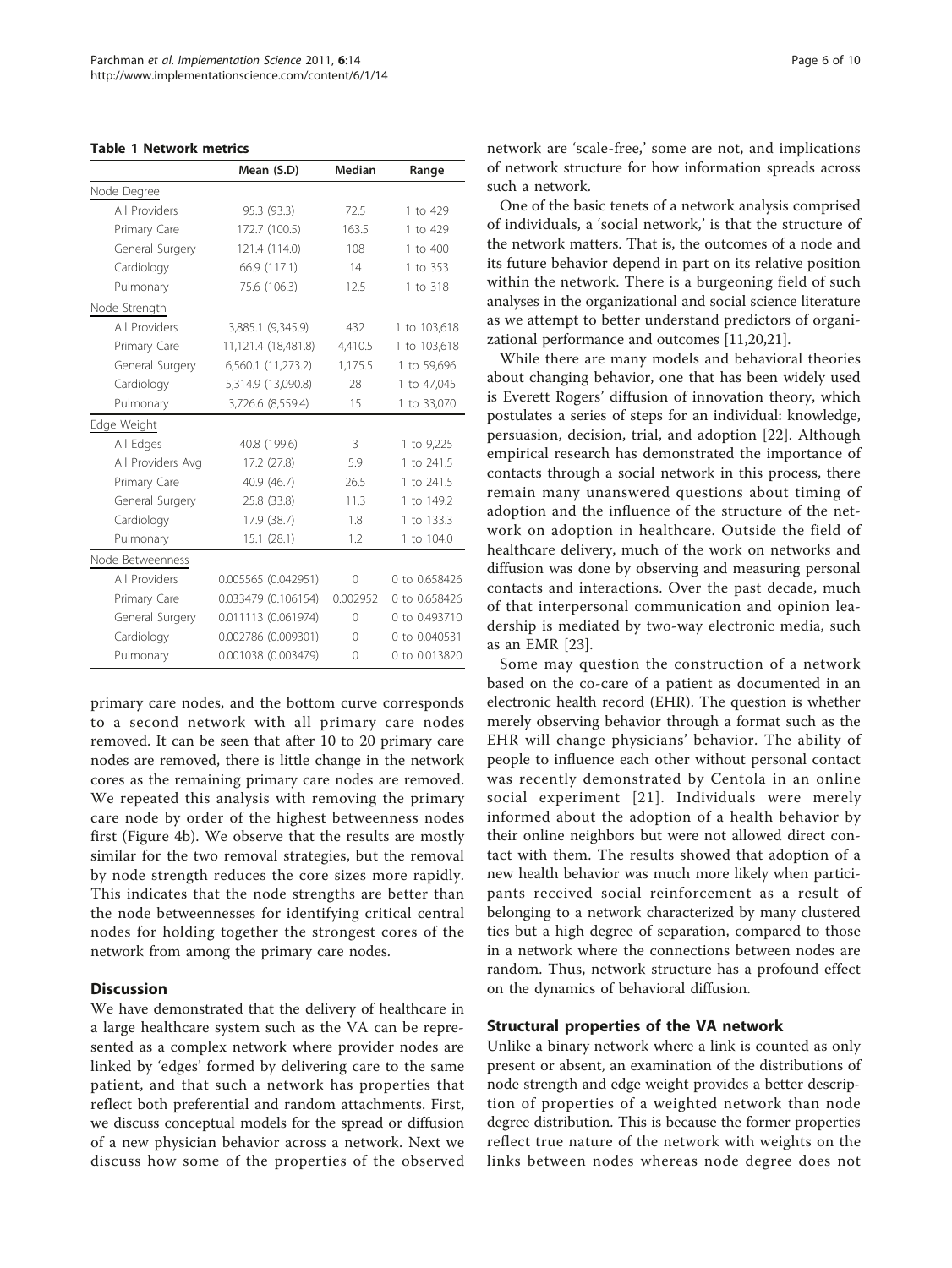<span id="page-6-0"></span>

[[13,14\]](#page-9-0). A close examination of resulting network plots in Figure 3, especially the edge weight distribution, suggests that this VA provider type/station network may have 'scale-free' characteristics. Scale-free networks have been observed in social, technical, and biologic networks [[12](#page-9-0),[24,25](#page-9-0)]. For example, the number of sexual contacts follows a scale-free distribution within a society [[24\]](#page-9-0). In a scale-free network the distribution of one or more metrics, in this case the edge weights and nearly the node strengths, follow a power-law distribution, thus the name scale-free. The existence of a power law means that edge weights have a wide distribution; there is no 'typical' or central tendency of the weight of the link between any two provider nodes. In a scale-free network, new

information spreads rapidly across the network [\[23\]](#page-9-0). One example of this is the rapid spread of computer viruses through the internet, another scale-free network at the autonomous system level [[25](#page-9-0)].

What are the implications of the scale-free distribution of edge weights within this network? If the propagation or implementation of new information or behaviors within a healthcare system were solely dependent on the strength of the link, the 'edge weight' between any two provider nodes, then a perfectly scale-free distribution of node strengths would suggest that the implementation of new evidence across a healthcare system would spread rapidly. Unfortunately, evidence suggests that is very rarely the case [[26\]](#page-9-0). What other properties of the above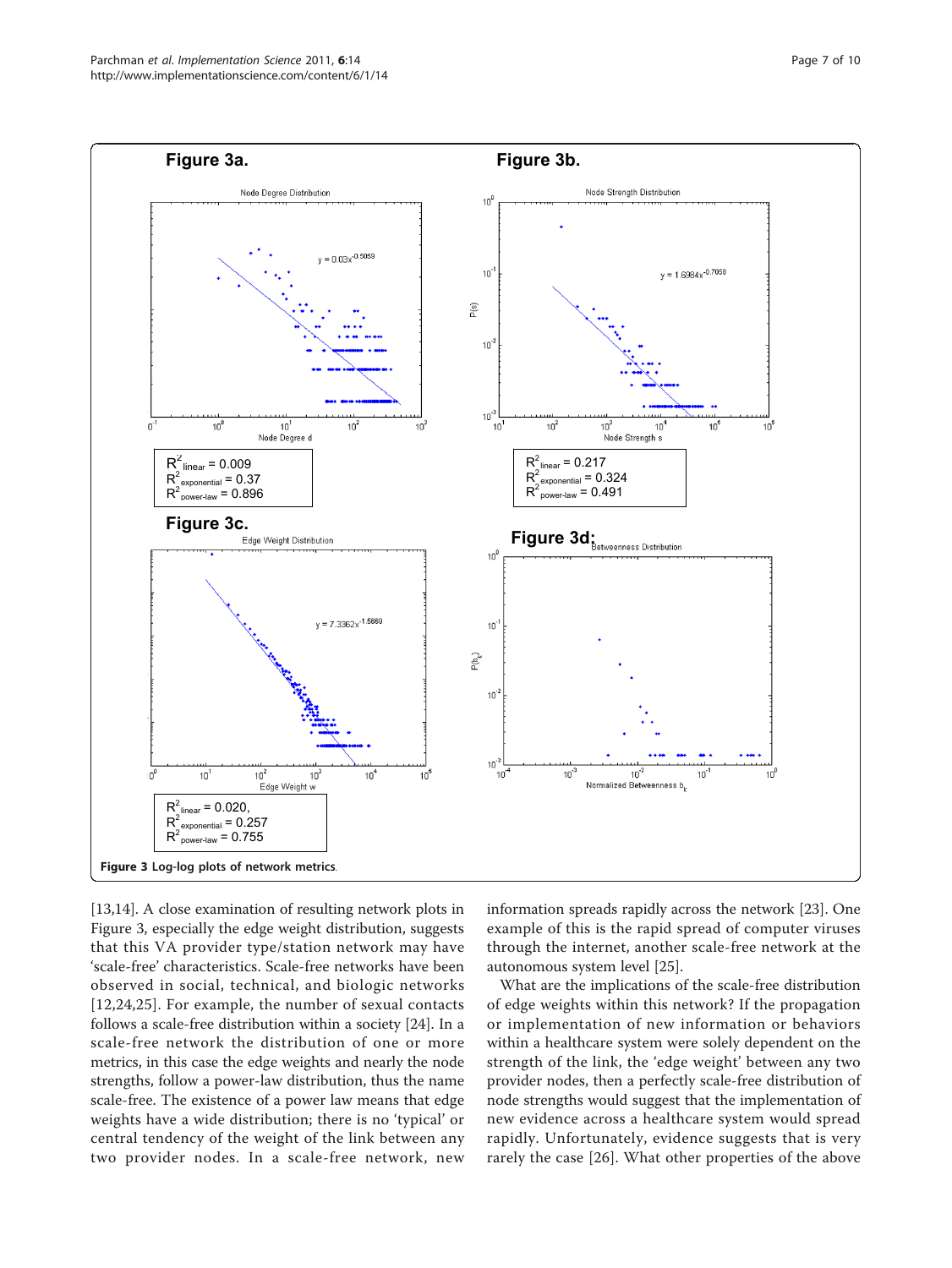described network might help us understand how new evidence is adopted in a healthcare system?

More recent work in network formation reveals that the 'heavy-tailed, droop-head' appearance in Figures [3a](#page-6-0) and [3b](#page-6-0) is a result of both preferential and random attachments governing the growth of the network [[27](#page-9-0)]. The terms 'heavy-tail' and 'droop-head' refer respectively to the wide portion of the tail of the distribution (The distribution of node degrees from 20 to 429 diverge from the power-law model) and the lower values at the

<span id="page-7-0"></span>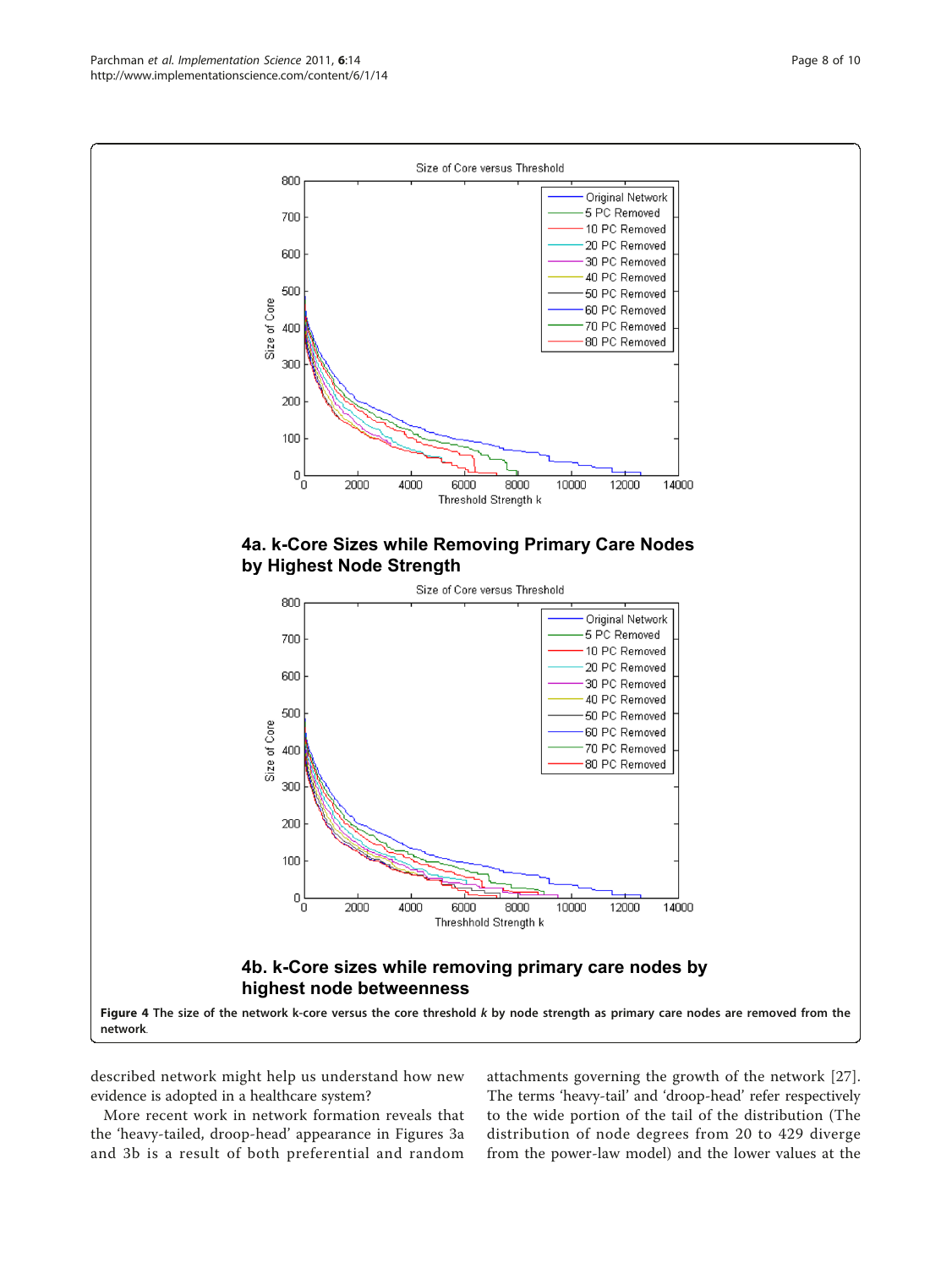head of the distribution (The distribution between node degrees of 1 and 5 falls below the power-law model).

How might this occur within the delivery of healthcare? It is fairly obvious that within a healthcare system some constrained preferential attachments may be generated, for example, a primary care physician may be more likely to refer to a cardiologist that they know or with whom they have worked in the past within close geographic proximity. In addition, patients may be more likely to see another primary care provider they have heard about from other patients in the same clinic when their primary care provider is not available. The node strength serves as a measure of the popularity of the provider type node and as a significant influence in the development process of new connections among provider nodes.

But what about 'random' connections formed among provider nodes for some reason other than the wealth (node strength) of the other nodes in the network? There are several possibilities: some patients may move to another city and re-establish care at a different VA medical center resulting in a link between their former physician and new physicians at that distant VA medical center. It is also possible that patients seen by a primary care provider may become acutely ill and be seen by other physicians to whom the usual care physicians do not normally refer for this acute illness.

It has been shown in other network analyses that when the tail of the distribution is wide, there are physical limitations, such as geographic proximity of providers, that begin to influence the total number of contacts of a node [\[27](#page-9-0)]. The downward curve or 'droopiness' at the head of the distribution suggests that, in general, it is not desirable to be very poorly connected in the network, and thus the nodes at this end of the distribution form a few more connections to the rest of the network causing the frequencies of the least connected nodes to drop. Within a healthcare system such as the VA, providers are unlikely to be very poorly connected to the network because the patient population they care for are largely patients with multiple chronic medical conditions, requiring the service of a diverse group of specialists and primary care providers [\[28](#page-9-0)].

Because there are many factors (other than those that might be explained by a wealth of a provider-type at a clinic/station or the clinic/station itself) that may influence the decisions of providers in where they refer their patients, and thus whom they end up sharing patients with, some 'randomness' or deviations from a nearperfect power-law distribution is expected for the node degrees and strengths. However, from the nearness of Figure [3b](#page-6-0) to a power-law distribution ( $\mathbb{R}^2$  = 0.755), it appears that whatever the various factors are that influence the connections, most of them would correlate with the strengths of the provider nodes.

What are the implications of the node degree and node strength distributions for the diffusion of information across this network? The flow of information described above is slower in networks that are not highly scale-free [[13](#page-9-0),[15\]](#page-9-0). This finding may partially explain why the spread or propagation of the use of new more effective medications or therapies or diagnostic tests occurs slowly across a healthcare system such as the VA.

As shown in Figure [4,](#page-7-0) the overall connectivity of the network would be much lower if only 10 to 20 specific primary care nodes were removed. There are two possibilities as a result of such a disruption. First, it is possible that such a disruption might affect the propagation of new information across the network. So although networks with scale-free properties are robust to random removal of nodes, targeted removal of 10 to 20 specific primary care nodes could severely restrain the ability of the network to spread new ideas or knowledge [[29-31](#page-9-0)]. This finding also suggests that improving dissemination and implementation of evidence-based practice across the network might be accelerated by targeting changes in the behaviors of these major hubs on the network. Conversely, another type of information flow in a network is the sharing of 'normative values' which might be at odds with innovative practices. Edges convey normative values as well as new evidence-based ideas. Nodes with many connections might be a barrier to spread of a new behavior across the network if the normative values conflict with new evidence, especially if they are the ones who are the oldest and most resistant to change. Thus, removal of these nodes or reducing their connectiveness might actually enhance the adoption of new behaviors among clinicians.

Several limitations exist in our analysis. First, and perhaps most important, was the inability to obtain data such that nodes represented distinct individual providers rather than a type of provider within each clinic/station. It is possible that the centrality of primary care providers is an artifact of this limitation. Second, we were only able to construct a limited network in one small region of the US. A larger national data set would provide much greater insight into the network structure. Finally, we do not have outcome measures that would measure the spread or diffusion of evidence or change in behaviors across the network to test formal hypotheses regarding the influence of network properties on diffusion. Any such under-taking would also need to consider other network properties such as academic affiliation of VA medical centers.